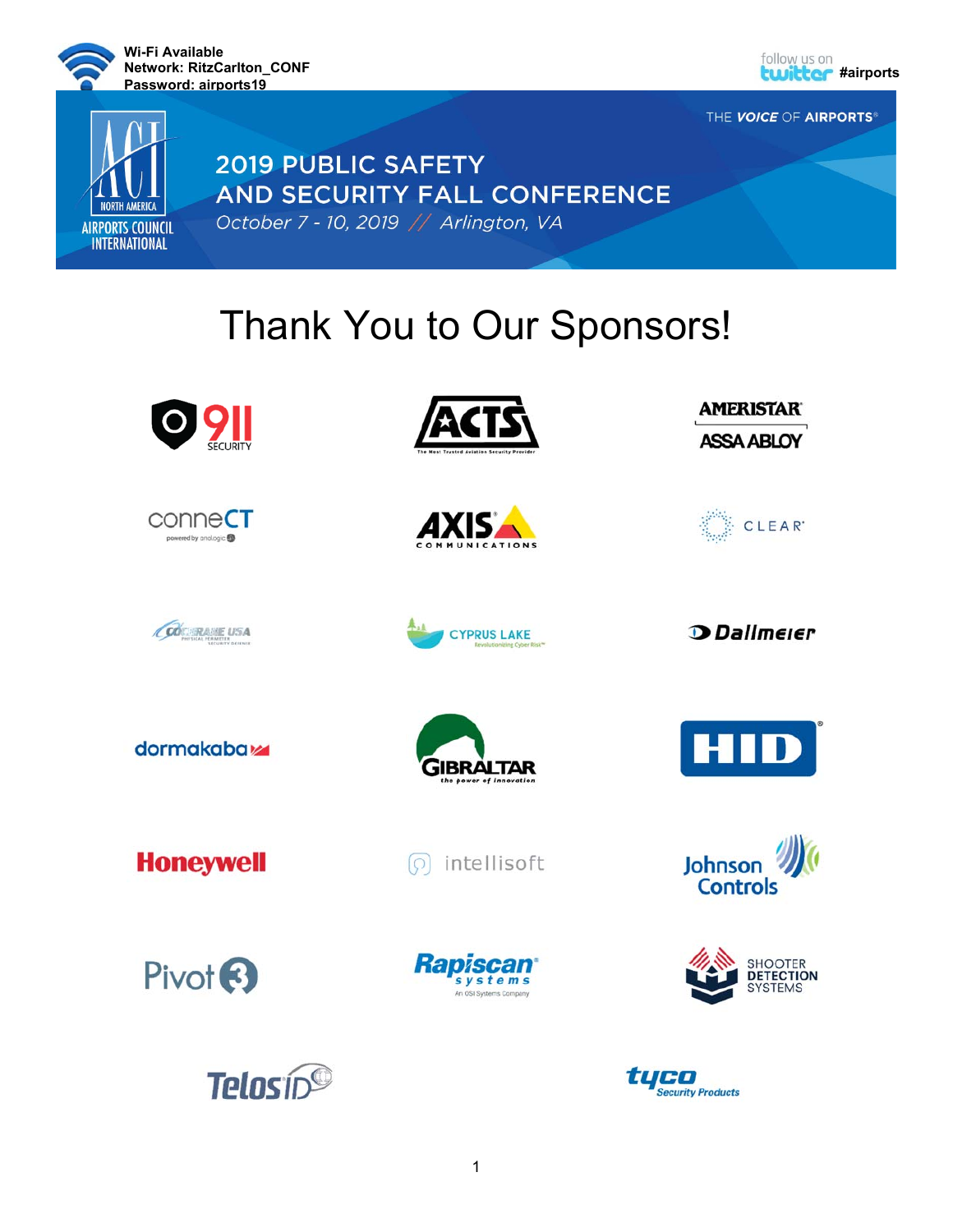



#### **Monday, October 7, 2019**

| 11:30 am $-$ 5:00 pm Registration<br><b>Ballroom Foyer</b> |                                                                            |
|------------------------------------------------------------|----------------------------------------------------------------------------|
| <b>TSA Headquarters</b>                                    | 10:00 am – 11:00 am    Classified Briefing (Airport Clearance Holders)     |
| 12:30 pm $-$ 2:30 pm<br>Salon III                          | PS&S Committee (Airports Only)                                             |
| $3:00 \text{ pm} - 5:00 \text{ pm}$<br>Salon III           | PS&S Steering Group Meeting<br>(Open to all ACI-NA PS&S Committee Members) |
| 5:30 pm $-7:00$ pm<br>Salon I & II                         | ACI-NA Welcome Reception                                                   |

## **Tuesday, October 8, 2019**

| $8:00$ am $-4:00$ pm<br><b>Ballroom Foyer</b> | Registration                                                                                                                                                               |
|-----------------------------------------------|----------------------------------------------------------------------------------------------------------------------------------------------------------------------------|
| $8:00$ am $-9:00$ am<br>Salon   & II          | <b>Continental Breakfast</b>                                                                                                                                               |
| $9:00$ am $-9:15$ am<br>Salon III             | <b>Conference Welcome</b>                                                                                                                                                  |
| Speaker:                                      | Kevin Burke<br><b>President and Chief Executive Officer</b><br><b>ACI-NA</b>                                                                                               |
| $9:15$ am $-10:00$ am<br>Salon III            | <b>TSA Keynote Address</b>                                                                                                                                                 |
| Speaker:                                      | Patricia F. S. Cogswell<br><b>Acting Deputy Administrator</b><br><b>Transportation Security Administration</b>                                                             |
| 10:00 am $-$ 10:30 am<br>Salon   & II         | <b>Networking Break</b>                                                                                                                                                    |
| 10:30 am $-$ 11:15 am<br>Salon III            | <b>Airport Roundtable</b>                                                                                                                                                  |
| Moderators:                                   | Shawna Larson<br>Deputy Aviation Director - Public Safety & Security<br><b>City of Phoenix Aviation Department</b><br>Chair, ACI-NA Public Safety and Security Committee   |
|                                               | <b>Chris Hinds</b><br>Manager, Aviation Security<br><b>Columbus Regional Airport Authority</b><br>Vice Chair, ACI-NA Public Safety and Security Committee                  |
|                                               | <b>Rob Forester</b><br>Senior Manager, Safety & Security Services<br>San Francisco International Airport<br>Second Vice Chair, ACI-NA Public Safety and Security Committee |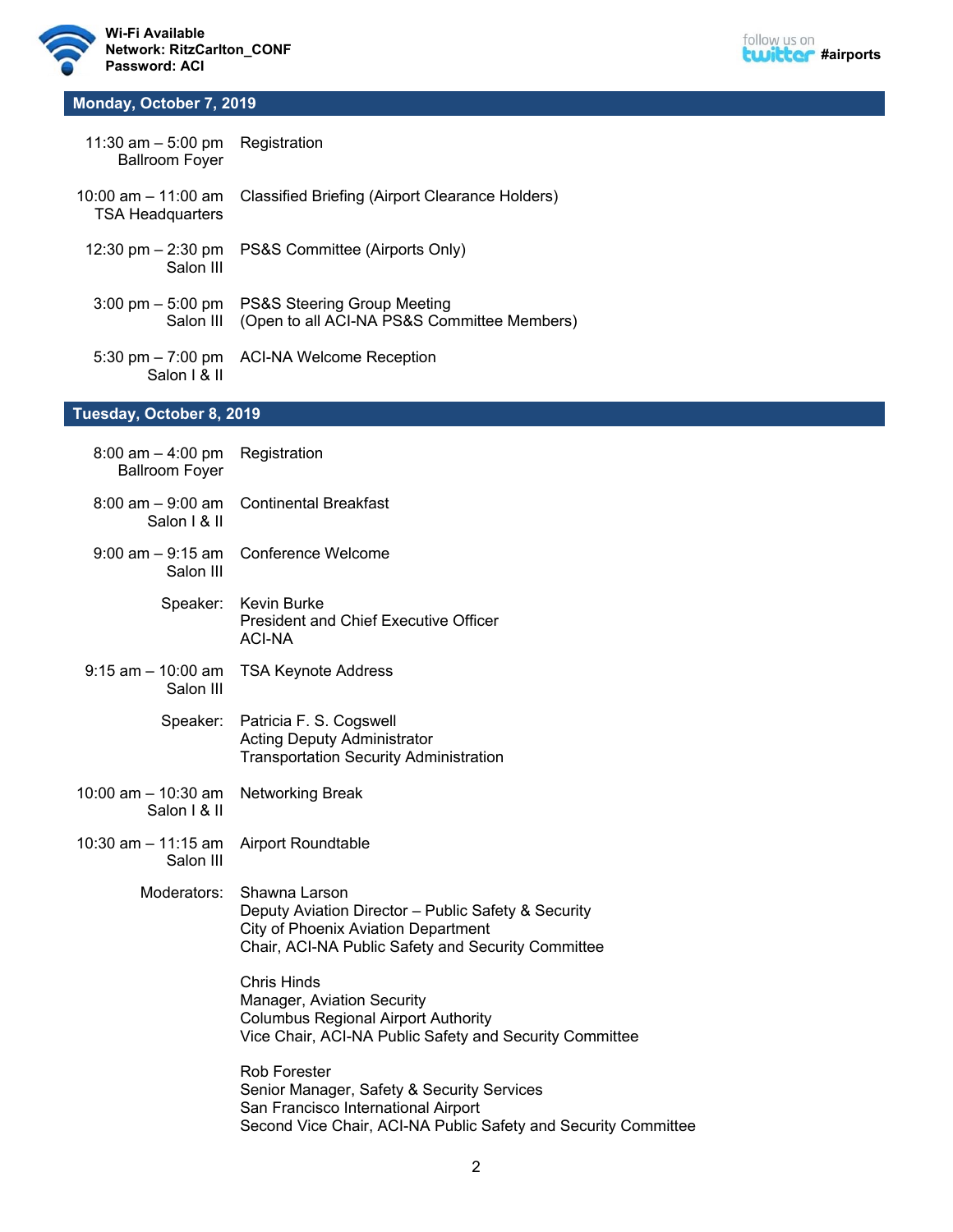



| Salon III                                           | 11:15 am - 12:00 pm Rental Car Theft Mitigation                                                                                |
|-----------------------------------------------------|--------------------------------------------------------------------------------------------------------------------------------|
| Moderator:                                          | Doug Mansel<br><b>Aviation Security Manager</b><br>Oakland International Airport                                               |
| Speakers:                                           | <b>Wendy Reiter</b><br>Director, Aviation Security & Emergency Preparedness<br>Port of Seattle                                 |
|                                                     | Lieutenant Ron Leath<br>Assistant Commander, Operations, BWI Airport<br>Maryland Transportation Authority Police               |
| 12:00 pm - 1:00 pm Lunch<br>Salon   & II            |                                                                                                                                |
| 1:00 pm – 2:00 pm<br>Salon III                      | <b>Unmanned Aircraft Systems</b>                                                                                               |
| Moderator:                                          | <b>Matt Cornelius</b><br><b>Executive Vice President</b><br><b>ACI-NA</b>                                                      |
| Speakers:                                           | Aaron Roth<br>Deputy Executive Assistant Administrator for Operations Support<br><b>Transportation Security Administration</b> |
|                                                     | Roy Fuhrmann<br><b>Chief Operating Officer</b><br>Minnesota Airports Commission                                                |
| $2:00 \text{ pm} - 3:00 \text{ pm}$<br>Salon III    | Cybersecurity                                                                                                                  |
|                                                     | Moderator: Lorena De Rodriguez<br>President<br>SSI, Inc.                                                                       |
| Speakers:                                           | John Carlin<br>Partner<br>Morrison & Foerster, LLP                                                                             |
|                                                     | David Peeples<br>President<br>Intellisoft                                                                                      |
|                                                     | <b>Matt Crowley</b><br>Principal and Co-Founder<br>Cyprus Lake                                                                 |
| $3:00 \text{ pm} - 3:30 \text{ pm}$<br>Salon I & II | <b>Networking Break</b>                                                                                                        |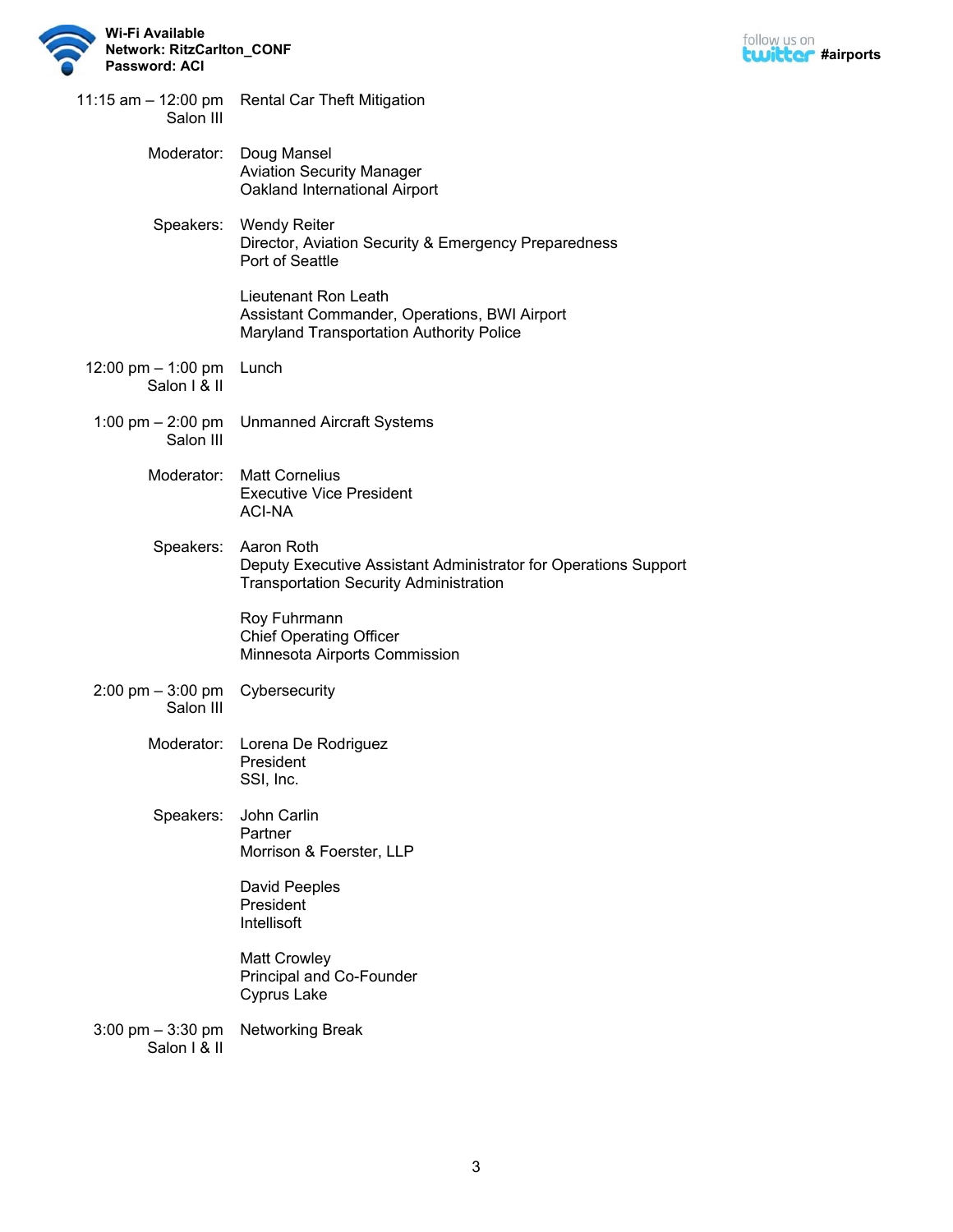



| $3:30 \text{ pm} - 4:15 \text{ pm}$<br>Salon III | <b>Biometric Airport Trials</b>                                                                                                                                            |
|--------------------------------------------------|----------------------------------------------------------------------------------------------------------------------------------------------------------------------------|
| Moderator:                                       | <b>Rob Forester</b><br>Senior Manager, Safety & Security Services<br>San Francisco International Airport<br>Second Vice Chair, ACI-NA Public Safety and Security Committee |
| Speakers:                                        | <b>Christian Kessler</b><br>Operations, Process and Policy Department Manager<br>Metropolitan Washington Airports Authority                                                |
|                                                  | <b>Neville Pattinson</b><br><b>Head of NORAM Federal Sales</b><br><b>Thales North America</b>                                                                              |
| 4:15 pm - 5:15 pm<br>Salon III                   | Innovation and Technology                                                                                                                                                  |
| Moderator:                                       | <b>Tracy Fuller</b><br>Vice President Technology & Solutions<br>ACTS-Aviation Security, Inc.                                                                               |
| Speakers:                                        | Alexis Long<br><b>Chief Innovation Officer</b><br><b>Transportation Security Administration</b>                                                                            |
|                                                  | Keith Goll<br>Deputy Assistant Administrator, Requirements and Capabilities Analysis<br><b>Transportation Security Administration</b>                                      |
| 5:15 pm $-$ 5:30 pm<br>Salon III                 | <b>Closing Remarks</b>                                                                                                                                                     |
| Speaker:                                         | Shawna Larson<br>Deputy Aviation Director - Public Safety & Security<br><b>City of Phoenix Aviation Department</b><br>Chair, ACI-NA Public Safety and Security Committee   |

## **Wednesday, October 9, 2019**

| 7:30 am $-$ 3:30 pm Registration<br><b>Ballroom Foyer</b> |                                                                                                                                                                                   |
|-----------------------------------------------------------|-----------------------------------------------------------------------------------------------------------------------------------------------------------------------------------|
| Salon I & II                                              | $7:30$ am $-8:30$ am Continental Breakfast                                                                                                                                        |
| Salon III                                                 | 8:30 am – 8:35 am PS&S Welcome and Opening Remarks                                                                                                                                |
|                                                           | Speaker: Shawna Larson<br>Deputy Aviation Director - Public Safety & Security<br><b>City of Phoenix Aviation Department</b><br>Chair, ACI-NA Public Safety and Security Committee |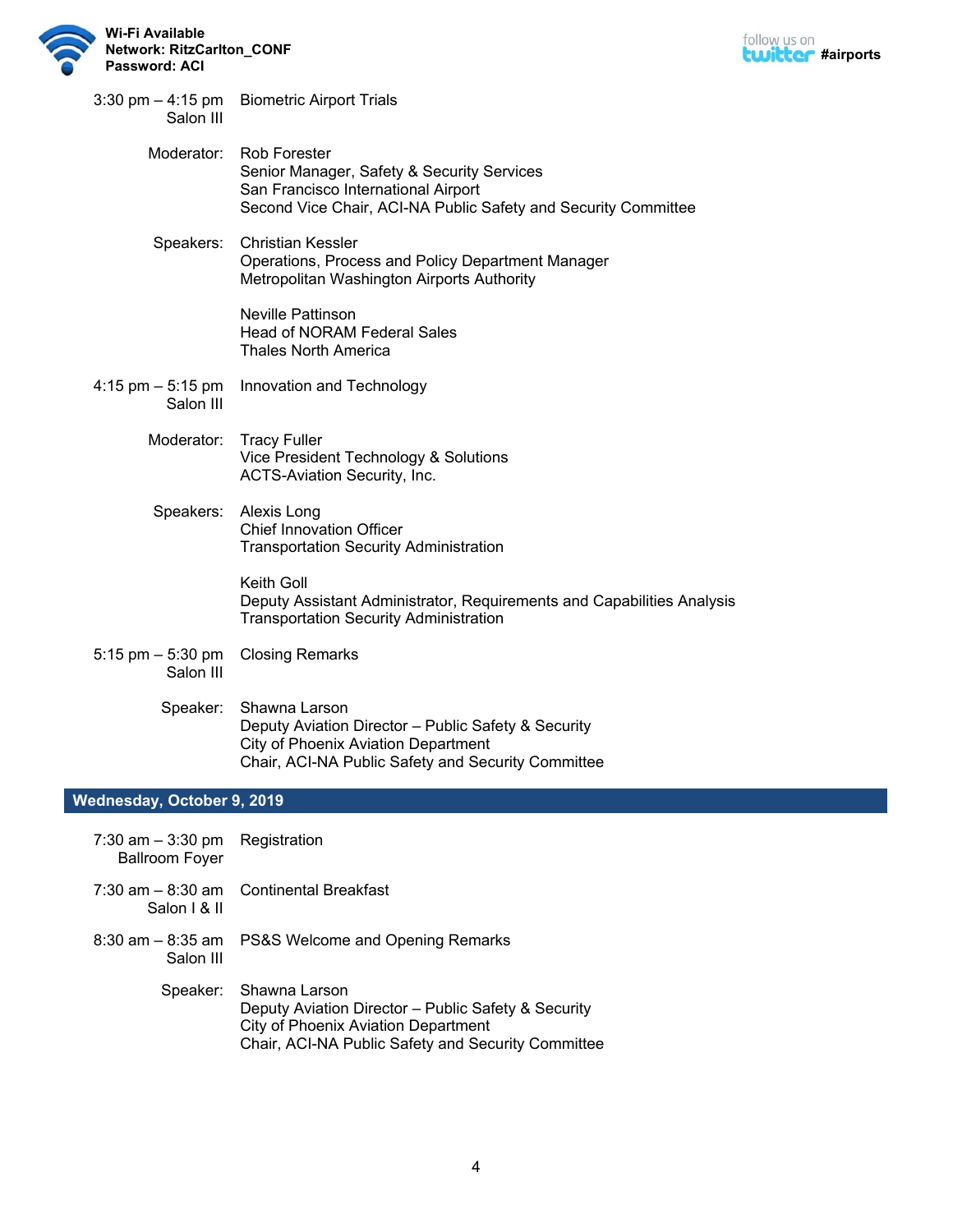



| Salon III                           | 8:35 am - 9:45 am Public Area Security                                                                                        |
|-------------------------------------|-------------------------------------------------------------------------------------------------------------------------------|
| Moderator:                          | <b>Chris Cole</b><br><b>Airport Security Manager</b><br>San Antonio International Airport                                     |
| Speakers:                           | <b>Allen Ellison</b><br>Intelligence Analyst, Civil Aviation Security Program<br>Federal Bureau of Investigation              |
|                                     | Josh Ball<br>Director of Public Safety<br>Louisville Airport Authority                                                        |
|                                     | Mark Crosby<br><b>Principal Consultant</b><br>Ross & Baruzzini                                                                |
| $9:45$ am $-10:30$ am<br>Salon III  | <b>Congressional Roundtable</b>                                                                                               |
| Moderators:                         | Greg Cota<br>Vice President, Government and Political Affairs<br>Airports Council International - North America               |
|                                     | <b>Brad Gentile</b><br>Principal<br><b>Hill East Group</b>                                                                    |
|                                     | Speakers: Laura Kupe<br><b>Democratic Counsel</b><br>House Committee on Homeland Security                                     |
|                                     | Chris Vieson<br><b>Republican Staff Director</b><br>House Committee on Homeland Security                                      |
| 10:30 am – 11:00 am<br>Salon   & II | <b>Networking Break</b>                                                                                                       |
| 11:00 am - 12:00 pm<br>Salon III    | Rap Back                                                                                                                      |
| Moderator:                          | Dawn Lucini<br>Vice President, Aviation Security<br>Telos Identity Management Solutions, LLC                                  |
| Speakers:                           | <b>Richard Conrad</b><br>Rap Back Program Manager, Intelligence and Analysis<br><b>Transportation Security Administration</b> |
|                                     | Doug Mansel<br><b>Aviation Security Manager</b><br>Oakland International Airport                                              |
|                                     | Roy Rosales<br>Director of Security<br><b>Allegiant Air</b>                                                                   |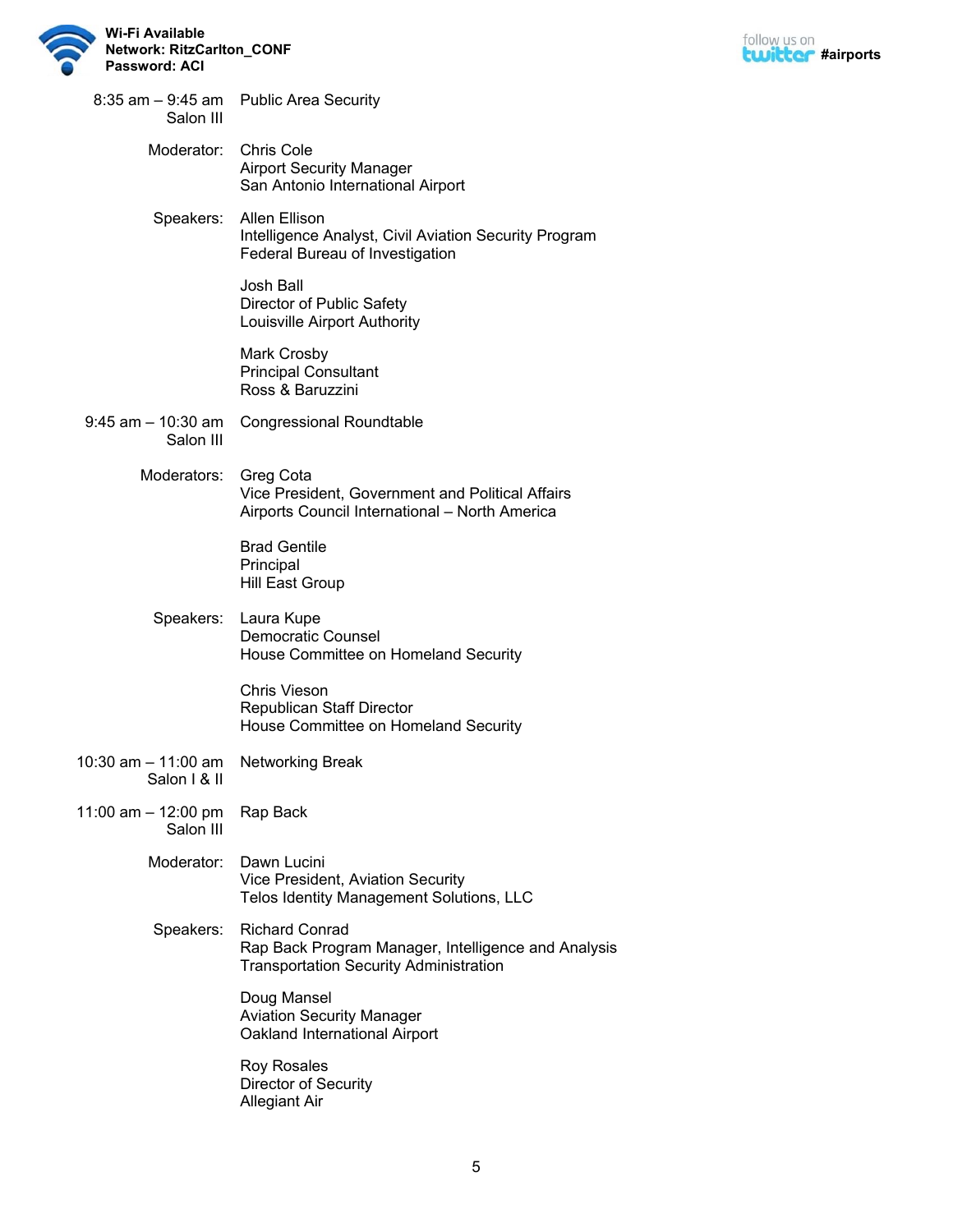



| 12:00 pm $-$ 1:00 pm Lunch<br>Salon I & II |                                                                                                                                                                  |
|--------------------------------------------|------------------------------------------------------------------------------------------------------------------------------------------------------------------|
| Salon III                                  | 1:00 pm - 1:45 pm REAL ID / TSA Modernization Act                                                                                                                |
|                                            | Moderator: Christopher Styles<br>Director, Aviation Division<br>Lee County Port Authority<br>Southwest Florida International Airport                             |
| Speakers:                                  | James Gregory<br><b>Acting Assistant Administrator</b><br>Office of Strategic Communications and Public Affairs<br><b>Transportation Security Administration</b> |
|                                            | <b>Ron Schuster</b><br>Legislative Director<br>Legislative Affairs<br><b>Transportation Security Administration</b>                                              |
| 1:45 pm $-$ 2:30 pm<br>Salon III           | Third Party Canines for Cargo Screening                                                                                                                          |
| Moderator:                                 | Martina Benedikovicova<br><b>Security Compliance Coordinator</b><br>Charlotte Douglas International Airport                                                      |
| Speakers:                                  | John Beckius<br>Executive Director, Air Cargo<br><b>Transportation Security Administration</b>                                                                   |
|                                            | Alex Rodriguez<br><b>Compliance Manager</b><br><b>MSA Security</b>                                                                                               |
|                                            | Paul Arnold<br>Director of Corporate Aviation Security<br><b>UPS Airlines</b>                                                                                    |
| $2:30$ pm $-3:00$ pm<br>Salon I & II       | <b>Networking Break</b>                                                                                                                                          |
| 3:00 pm $-$ 4:00 pm<br>Salon III           | Columbia: Legacy and Lessons Learned                                                                                                                             |
| Moderator:                                 | David Mould<br>Vice President of Communications and Government Affairs<br>Metropolitan Washington Airports Authority                                             |
| Speaker:                                   | Michael Ciannilli<br>Apollo Challenger Columbia Lessons Learned Program Manager<br>National Aeronautics and Space Administration                                 |